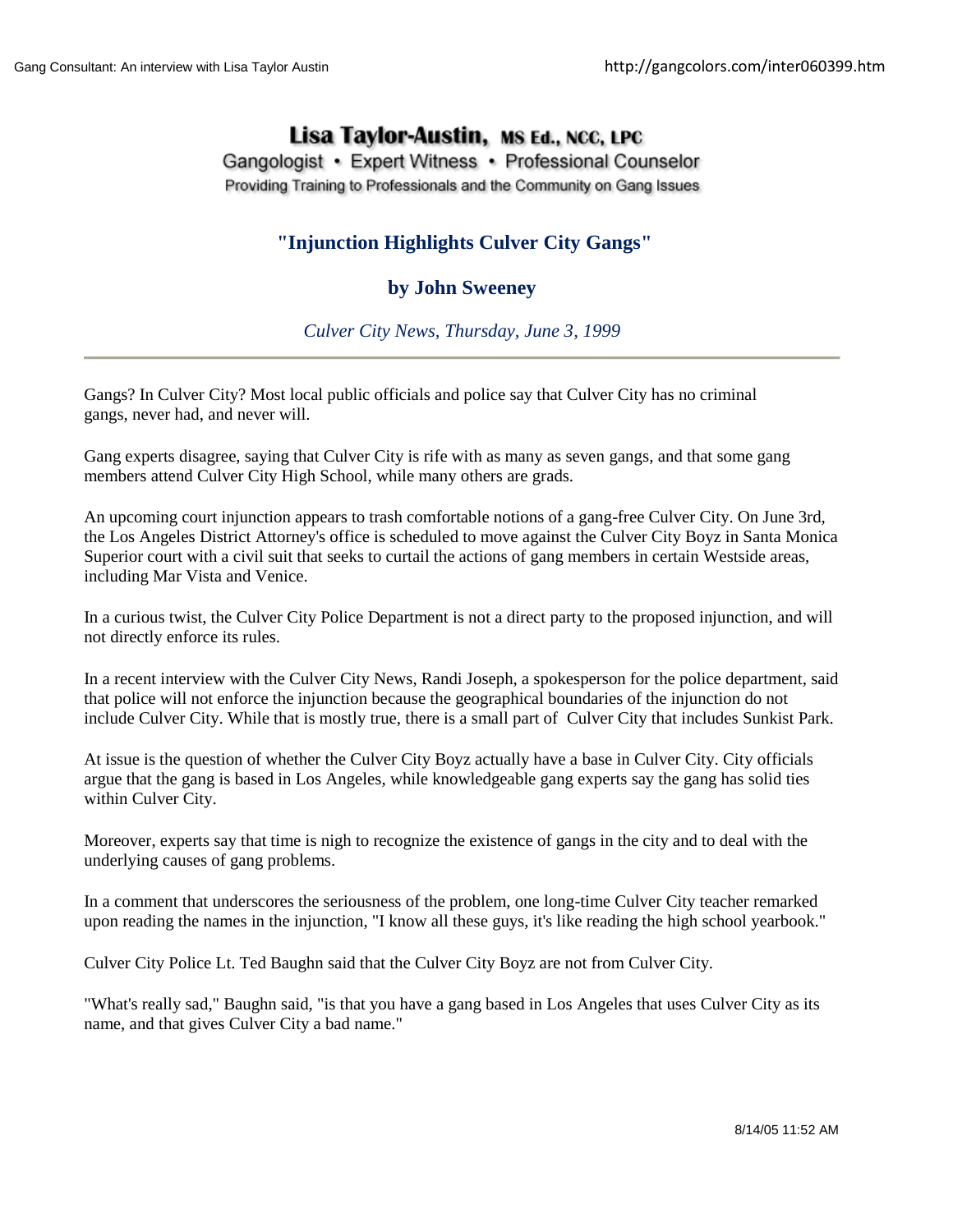Baughn listed a number of facts that he said leads to confusion about Culver City limits, such as that Mar Vista Gardens uses a Culver City mailing address, though it is located in Los Angeles, the LAPD Pacific Division uses a Culver City mailing address, as does the Department of Motor Vehicles.

On the other hand, gang expert Lisa Taylor-Austin, who spent a year as a counselor at Culver City High School in 1990, said that Culver City is home to several gangs, including the Culver City Boyz, and gangs on Helms Ave. as well as members of the Bloods and female gangs. Taylor-Austin most recently visited Culver City in January, when she photographed gang graffiti around Culver City.

Taylor-Austin is a full-time gang consultant.

"The local politicians took the position that 'there are no gangs in Culver City.' I knew differently," Taylor-Austin said in an email interview from her office in New York. Taylor-Austin lived in Culver City at the time that she worked at the high school.

Some 75 alleged gang members have been named in the injunction, including, said Taylor-Austin, six to nine students at Culver City High. She added that members of the LAPD's CLEAR, or anti-gang unit have visited the school. She named the students but the Culver City News does not print the names of juveniles involved in crimes.

According to Taylor-Austin, among the recent Culver City graduates included in the injunction are Daniel Banuelos, Carlos Becerra, John Haro, Jessie Cervantes and Jesus Rincon.

It is unclear at this point whether the gang members will have legal representation on June 3. At time of writing, few motions had been filed with the court.

The debate over whether Culver City is home to gangs has continued for years, and stems in part from concerns over property values. If a community is perceived to have gang problems, property values within the community tend to decline, or so goes the common belief.

As a researcher for The Outlook newspaper, this reporter once studied at length the problem of the geography of Culver City, Mar Vista, Palms, Venice, Marina del Rey, Los Angeles, and the emerging community of Del Rey.

Research results indicated that few communities wished to associate with the name of Mar Vista, which is the namesake of Mar Vista Gardens, a public housing project that has been one center of gang activity in recent years.

Mar Vista Gardens is neither in Culver City nor in Mar Vista, but lies within an adjacent area of Los Angeles. Thus the widespread confusion.

No public official took a stand on defining the borders of the various communities, despite calls to Los Angeles City officials, Councilwoman Ruth Galanter's office, officials at Mar Vista Gardens, and even librarians in Mar Vista. The subject was so politically charged that no one would touch the subject.

Since city officials refuse to clearly define local borders, confusion may linger for years.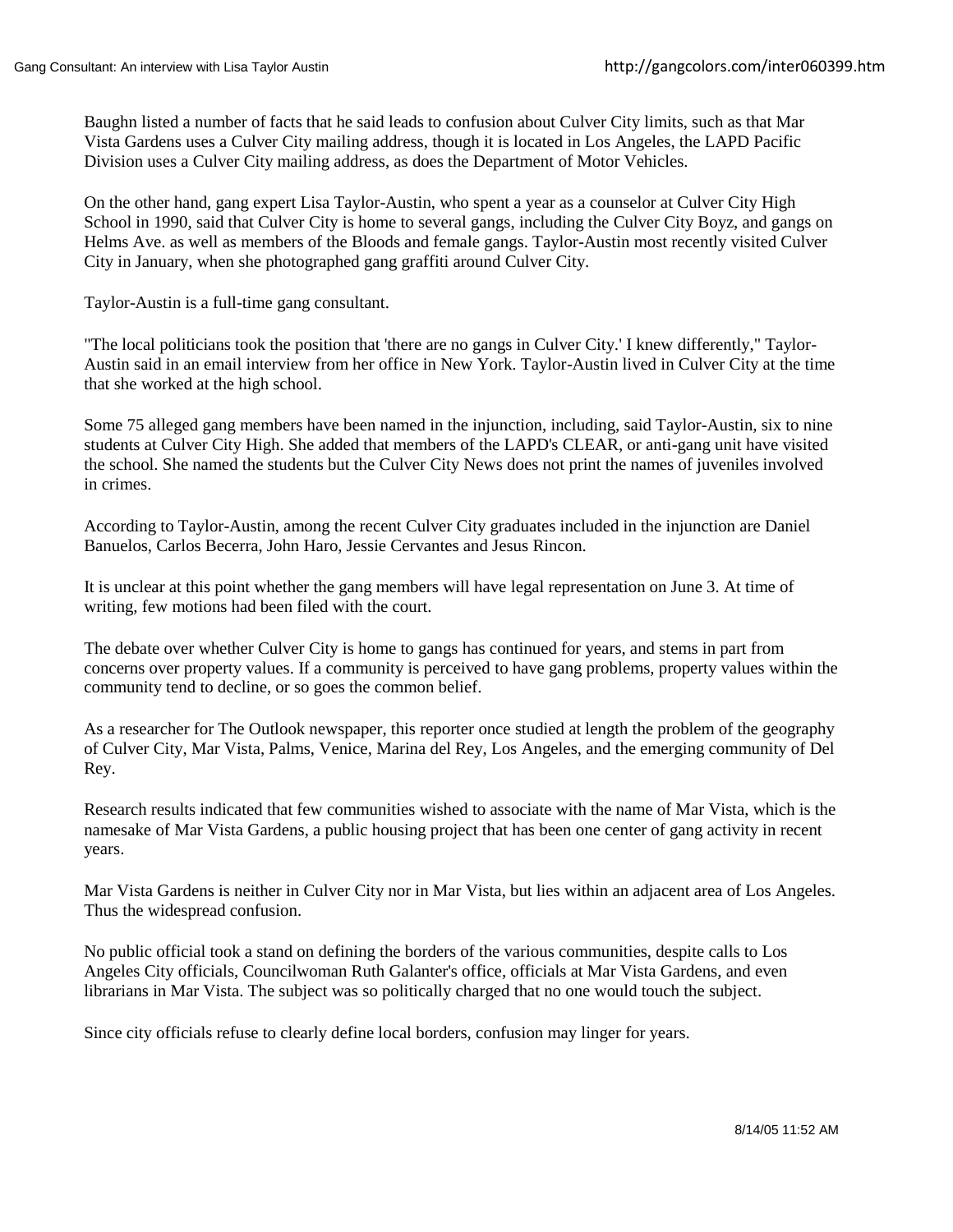Most noticeable was the creation of the community of "Del Rey," apparently out of thin air. Residents of this community, supposedly located east of Lincoln Blvd. in an area formerly known as Mar Vista, took this moniker after "Marina del Rey," another artificial community created out of marshland in the 1960's.

While Culver City insists it has no gang problems, the Culver City Police Department plans to monitor border areas associated with the Culver City Boyz. In particular, police will closely watch a "safety zone" at Sunkist Park, bordered by Jefferson and Venice Blvds., and Centinela and Sepulveda Blvds. The Mar Vista Gardens housing project stands roughly to the south of the center of that area.

If Culver City Police notice any spillover gang activity in that area, said spokesperson Joseph, they will notify the LAPD. The LAPD's Pacific Division is located at Culver Blvd. and Centinela Ave., within the boundaries of that area.

According to graduate student at the University of Southern California Alex Alonso, Culver City is dominated by hispanic gangs, such as the "Culver City 13 Gang", another name for the Culver City Boyz, and the up and coming Helms Avenue Gang, according to information from his website, [http://www.streetgangs.com.](http://web.archive.org/web/20050205004426/http:/www.streetgangs.com/)" Alonso said that while the high school that Culver City Boyz attend is in Culver City, their turf extends mostly over Los Angeles city limits.

Alonso added that there are some black gangs active in Culver City, with Crip activity on the east portion of Culver City near La Cienega Blvd. where the Geer Gang Crips are located and on the north side of Culver City near Washington Blvd. where the PlayBoy Gangster Crips dominate. Just west of Culver City is Venice, particularly the Oakwood neighborhood, where the Venice Shore Line Crips hold forth. Oakwood is bounded by Lincoln Blvd., California Ave., Abbot Kinney Blvd., and Rose Ave. The Culver City 13 and the Venice Shore Lines have been involved in a violent rivalry since 1990, Alonso said.

The Los Angeles District Attorney's Office has used injunctions against various gangs since the late 1980's, including the Mara Salvatrucha Gang in Hollywood, the Harpys gang in southwest Los Angeles, and against the Shatto Park Locos and the Columbia Little Cycos, two cliques of the 18th St. gang near downtown Los Angeles. Those cliques reportedly dominate Shatto Place and the MacArthur Park areas of the Wilshire District.

In 1997, the District Attorney's Office sought an injunction against 17 suspected members of the 18th St. gang that dominated a 17-square block area near eastern Culver City. The 17-square-block area is bounded by Westhaven Street, Hauser and Jefferson Boulevards and Alsace Avenue.

Gang experts question whether injunctions are an effective tool against gangs. Taylor-Austin said that recent injunctions against LA gangs have simply moved the problem around the city. She said that some members of the 18th Street Gang have moved into Culver City as a result of an injunction brought in recent years.

"There is no solid evidence that gang injunctions resolve any issues associated with gangs," she said. "Gang injunctions only serve to move the problem elsewhere, to another neighborhood. We see that with the 18th Street gang injunction. To address the real gang problem facing our community we need to address the root of the issue, not the symptoms."

Taylor-Austin suggested that the best course of action is for Culver City to confront gang problems directly.